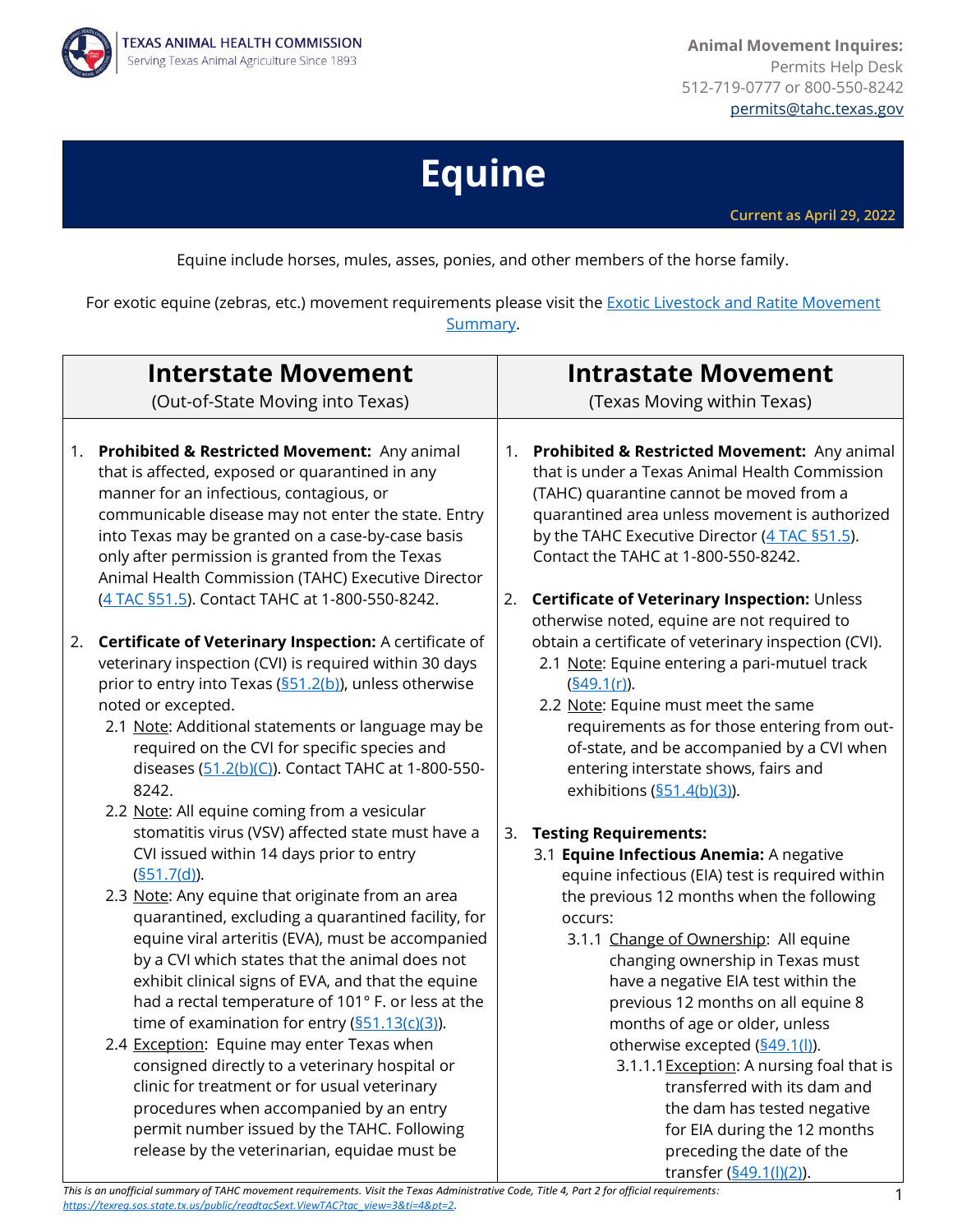

### **Interstate Movement**

(Out-of-State Moving into Texas)

returned immediately to the state of origin by the most direct route [\(§51.3\(b\)\)](https://texreg.sos.state.tx.us/public/readtac$ext.TacPage?sl=R&app=9&p_dir=&p_rloc=&p_tloc=&p_ploc=&pg=1&p_tac=&ti=4&pt=2&ch=51&rl=3).

- 2.5 Exception: When agreed by the animal health official of the shipping State, equine entering Texas for sale at a livestock market, may first be consigned directly to a veterinary hospital or clinic for issuance of the CVI, when accompanied by a prior entry permit issued by the TAHC  $(§51.3(b)$  and  $§$  C.F.R. §86.5(f)).
- 2.6 Exception: When agreed by the animal health official of the shipping State, equine accompanied by a valid equine interstate passport or equine identification card and a completed VS Form 10-11 showing negative results to an official EIA test within the previous 6 months  $(\frac{551.3(a)(10)}{9}$  and  $\frac{9}{9}$  C.F.R.  $\frac{586.5(f)}{9}$ .
- 3. **Entry Permit:** Unless otherwise noted, entry permits are not required for equine. Entry permits may be obtained at any time by calling 512-719-0777, or 1- 800-550-8242, ext. 777, or by emailing the TAHC at [permits@tahc.texas.gov.](mailto:permits@tahc.texas.gov)
	- 3.1 Note: An entry permit is required for the following movements:
		- 3.1.1 Equine may enter Texas when consigned directly to a veterinary hospital or clinic for treatment or for usual veterinary procedures when accompanied by an entry permit number issued by the TAHC. Following release by the veterinarian, equidae must be returned immediately to the state of origin by the most direct route [\(§51.3\(b\)\)](https://texreg.sos.state.tx.us/public/readtac$ext.TacPage?sl=R&app=9&p_dir=&p_rloc=&p_tloc=&p_ploc=&pg=1&p_tac=&ti=4&pt=2&ch=51&rl=3).
		- 3.1.2 When agreed by the animal health official of the shipping State, equine entering Texas for sale at a livestock market, may first be consigned directly to a veterinary hospital or clinic for issuance of the CVI, when accompanied by a prior entry permit issued by the TAHC  $(§51.3(b)$  and  $§$  C.F.R.  $§86.5(f)$ ).
		- 3.1.3 When agreed by the animal health official of the shipping State, equine entering for consignment to a livestock market may first move directly to an EIA approved lab/vet clinic for testing. The animal must be accompanied by a prior entry permit

## **Intrastate Movement**

(Texas Moving within Texas)

- 3.1.2 Equine Assembly, Stabling or Congregation: All equine are required to have an official negative EIA test within the previous 12 months when:
	- 3.1.2.1 participating in any assembly. Assemblies include, but are not limited to, parades, rodeos, roping events, and trail rides [\(§49.1\(o\)\)](https://texreg.sos.state.tx.us/public/readtac$ext.TacPage?sl=R&app=9&p_dir=&p_rloc=&p_tloc=&p_ploc=&pg=1&p_tac=&ti=4&pt=2&ch=49&rl=1);
	- 3.1.2.2 in boarding stables, boarding pastures, breeding farms, and training stables  $(§49.1(p))$ ;
	- 3.1.2.3 stabled, boarded or pastured within 200 yards of equine belonging to another person [\(§49.1\(n\)\)](https://texreg.sos.state.tx.us/public/readtac$ext.TacPage?sl=R&app=9&p_dir=&p_rloc=&p_tloc=&p_ploc=&pg=1&p_tac=&ti=4&pt=2&ch=49&rl=1);
	- 3.1.2.4 utilized or used for riding on publicly accessible equestrian trails, and public lands open to equestrian riding, where a congregation of equine can occur [\(§49.1\(q\)\)](https://texreg.sos.state.tx.us/public/readtac$ext.TacPage?sl=R&app=9&p_dir=&p_rloc=&p_tloc=&p_ploc=&pg=1&p_tac=&ti=4&pt=2&ch=49&rl=1).
	- 3.1.2.5 Equine entering a parimutuel track must have a negative EIA test within the past 12 months and a Certificate of Veterinary Inspection  $(\underline{§}49.1(r))$ .
- 3.2 **Piroplasmosis:** Unless otherwise noted, a negative piroplasmosis (Piro) test (*Theileria equi*) is not required.
	- 3.2.1 Note: Equine entering a racetrack facility (A racetrack facility is grounds used to conduct live horse racing events and is not limited to facilities licensed by the Texas Racing Commission) must have a negative Piro test within the past 12 months [\(§49.5\(d\)\)](https://texreg.sos.state.tx.us/public/readtac$ext.TacPage?sl=R&app=9&p_dir=&p_rloc=&p_tloc=&p_ploc=&pg=1&p_tac=&ti=4&pt=2&ch=49&rl=5).

#### 4. **Other Requirements:**

4.1 **Fever Ticks:** For fever tick requirements, visit [§41.5.](https://texreg.sos.state.tx.us/public/readtac$ext.TacPage?sl=R&app=9&p_dir=&p_rloc=&p_tloc=&p_ploc=&pg=1&p_tac=&ti=4&pt=2&ch=41&rl=5)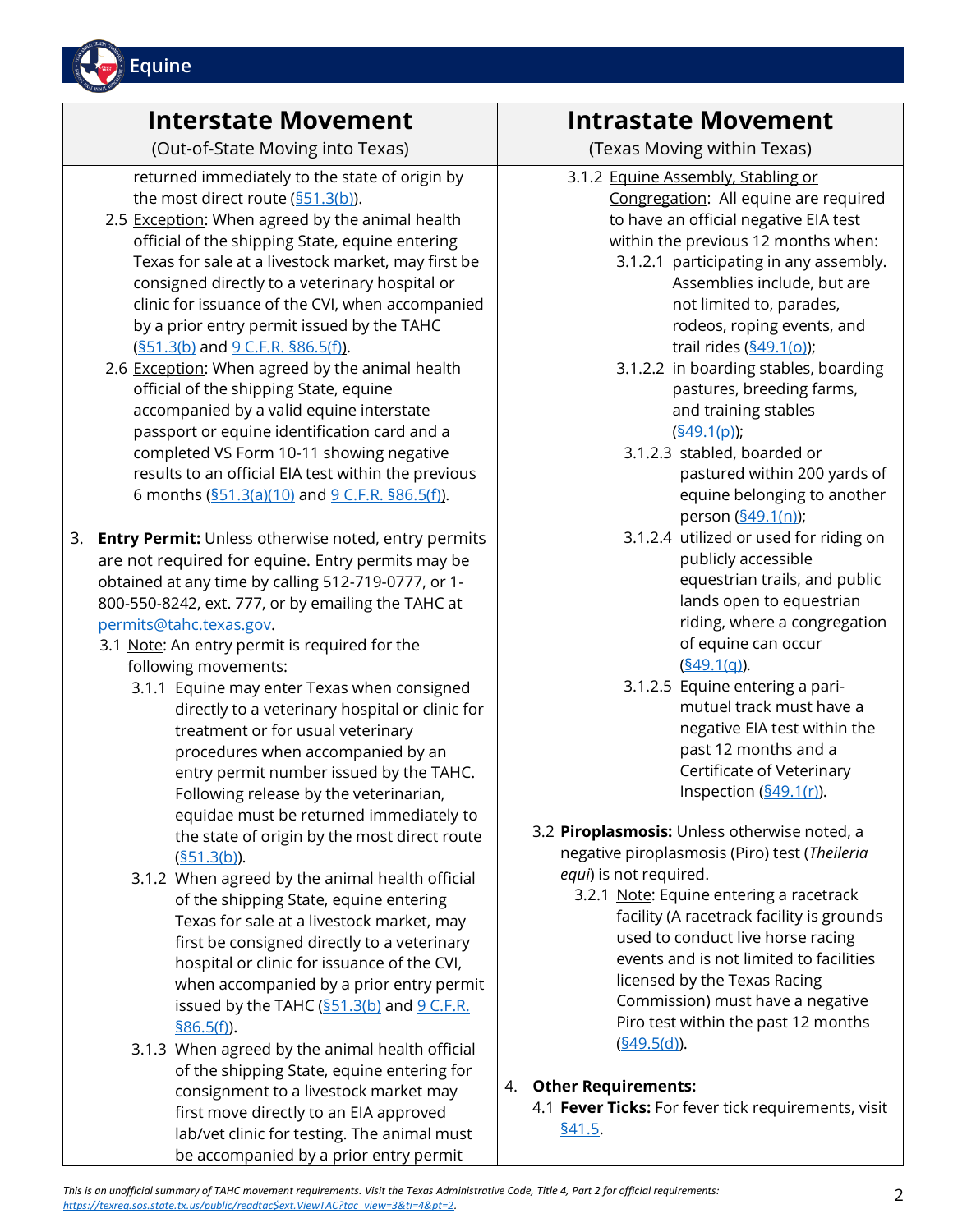

## **Interstate Movement**

(Out-of-State Moving into Texas)

issued by the TAHC  $(§51.13(a)(5)$  and  $§$ [C.F.R. §86.5\(f\)\)](https://www.ecfr.gov/current/title-9/chapter-I/subchapter-C/part-86/section-86.5).

#### 4. **Testing Requirements:**

- 4.1 **Equine Infectious Anemia:** All equidae must have proof of a negative equine infectious anemia (EIA) test within the previous 12 months prior to entering Texas, unless otherwise excepted  $(§51.13(a))$ .
	- 4.1.1 Exception: Equidae consigned directly to a veterinary hospital or clinic for treatment or for usual veterinary procedures when accompanied by a permit number issued by the TAHC. Following release by the veterinarian, equidae must be returned immediately to the state of origin by the most direct route [\(§51.13\(a\)\(3\)\)](https://texreg.sos.state.tx.us/public/readtac$ext.TacPage?sl=T&app=9&p_dir=P&p_rloc=171501&p_tloc=&p_ploc=1&pg=25&p_tac=&ti=4&pt=2&ch=51&rl=13); or
	- 4.1.2 Exception: Equidae entering for shows, fairs, exhibitions or assembly purposes when accompanied by a valid equine interstate passport or equine identification card and a completed VS Form 10-11 showing negative results to an official EIA test within the previous 6 months [\(§51.13\(a\)\(4\)\)](https://texreg.sos.state.tx.us/public/readtac$ext.TacPage?sl=T&app=9&p_dir=P&p_rloc=171501&p_tloc=&p_ploc=1&pg=25&p_tac=&ti=4&pt=2&ch=51&rl=13); or
	- 4.1.3 Exception: Foals, under 8 months of age, accompanying and nursing a dam with a negative test within the last 12 months [\(§51.13\(a\)\(6\)\)](https://texreg.sos.state.tx.us/public/readtac$ext.TacPage?sl=T&app=9&p_dir=P&p_rloc=171501&p_tloc=&p_ploc=1&pg=25&p_tac=&ti=4&pt=2&ch=51&rl=13);
	- 4.1.4 Exception: Equidae entering for consignment to a livestock market may first move directly to an EIA approved lab/vet clinic for testing. The animal must be accompanied by a prior entry permit issued by the TAHC  $(\underline{\$51.13(a)(5)})$ ,
	- 4.1.5 Exception: When agreed by the animal health official of the shipping State, equine entering for consignment to a livestock market may first move directly to an EIA approved lab/vet clinic for testing. The animal must be accompanied by a prior entry permit issued by the TAHC  $(§51.13(a)(5)$  and  $§$  C.F.R. §86.5(f)).

#### **Intrastate Movement**

(Texas Moving within Texas)

#### 4.2 **Equine Viral Arteritis:** The TAHC Executive Director may restrict movement of equine epidemiologically deemed to a high risk for the spread of EVA  $(§49.4(c))$ .

5. **Exhibitions & Events:** For requirements visit [www.tahc.texas.gov/regs/entry.html#show.](https://www.tahc.texas.gov/regs/entry.html#show)

*Entry requirements continue on page 4.*